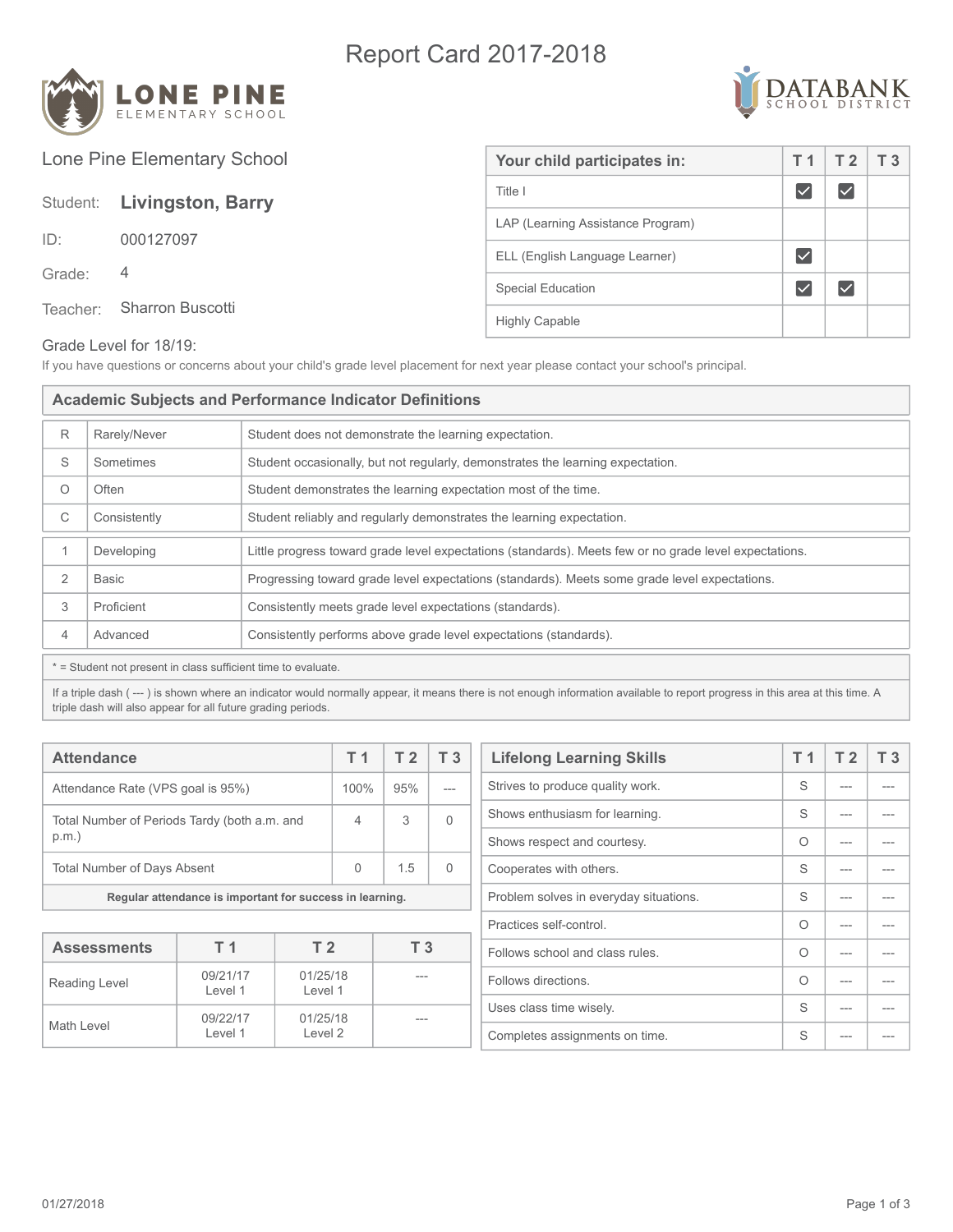| <b>English Language Arts</b>                                                                                                                            |                                                                                                                                                                                |                |     | T <sub>3</sub> |
|---------------------------------------------------------------------------------------------------------------------------------------------------------|--------------------------------------------------------------------------------------------------------------------------------------------------------------------------------|----------------|-----|----------------|
| <b>Vocabulary</b>                                                                                                                                       | Learns and clarifies the meaning of new words using context clues and word parts.                                                                                              |                |     |                |
| <b>Fluency</b>                                                                                                                                          | Reads grade level text with sufficient fluency and accuracy to support comprehension.                                                                                          | 1              | --- |                |
| Accurately draws inferences by identifying theme, summarizing and comparing/contrasting using<br>Literature<br>explicit text evidence.<br>Comprehension |                                                                                                                                                                                | 1              |     |                |
|                                                                                                                                                         | Compares and contrasts two or more characters, settings, or events in a story.                                                                                                 | ---            |     |                |
| <b>Informational</b><br>Comprehension                                                                                                                   | Accurately draws inferences by determining two or more main ideas supported by details,<br>summarizing and explaining relationships/interactions using explicit text evidence. |                |     |                |
|                                                                                                                                                         | Compares and contrasts the overall structure of two or more texts (e.g. chronology, comparison,<br>cause/effect, problem/solution) of events, ideas, and concepts.             |                |     |                |
|                                                                                                                                                         | Draws on information from multiple print/digital resources to locate answers or solve problems.                                                                                | 3              |     |                |
| Writing                                                                                                                                                 | Produces clear and coherent writing for a variety of purposes.                                                                                                                 | 1              |     |                |
|                                                                                                                                                         | Uses grammatical skills and conventions when writing.                                                                                                                          | 1              |     |                |
| <b>Speaking and</b><br>Listening                                                                                                                        | Engages effectively in a variety of discussions about specific topics adapting speech to audience<br>as appropriate.                                                           | $\overline{2}$ |     |                |
|                                                                                                                                                         | Presents on a topic or text, or shares an opinion, with sufficient evidence speaking clearly and at<br>an appropriate pace.                                                    | $\overline{2}$ |     |                |

| <b>Mathematics</b>                                     |                                                                                                                                                                                                                      | T 1 | T 3 |
|--------------------------------------------------------|----------------------------------------------------------------------------------------------------------------------------------------------------------------------------------------------------------------------|-----|-----|
| <b>Operations and</b><br><b>Algebraic Thinking</b>     | Writes and interprets numerical expressions.<br>Analyzes patterns and relationships.                                                                                                                                 | 2   |     |
| <b>Numbers and</b><br><b>Operations in Base</b><br>Ten | Understands the place value system including decimals through the thousandths place.<br>Quickly and accurately multiplies and divides multi-digit whole numbers.<br>Performs operations with decimals to hundredths. |     |     |
| Numbers and<br><b>Operations -</b><br><b>Fractions</b> | Uses equivalent fractions as a strategy to add and subtract fractions.<br>Applies and extends previous understanding of multiplication/division to multiply/divide<br>fractions.                                     |     |     |
| <b>Measurement and</b><br>Data                         | Converts like measurement units within a given measurement system.<br>Represents and interprets data.<br>Understands concepts of volume and relates volume to multiplication and to addition.                        | 2   |     |
| <b>Geometry</b>                                        | Graphs points on the coordinate plane to solve real-world and mathematical problems.<br>Classifies two-dimensional figures into categories based on their properties.                                                |     |     |